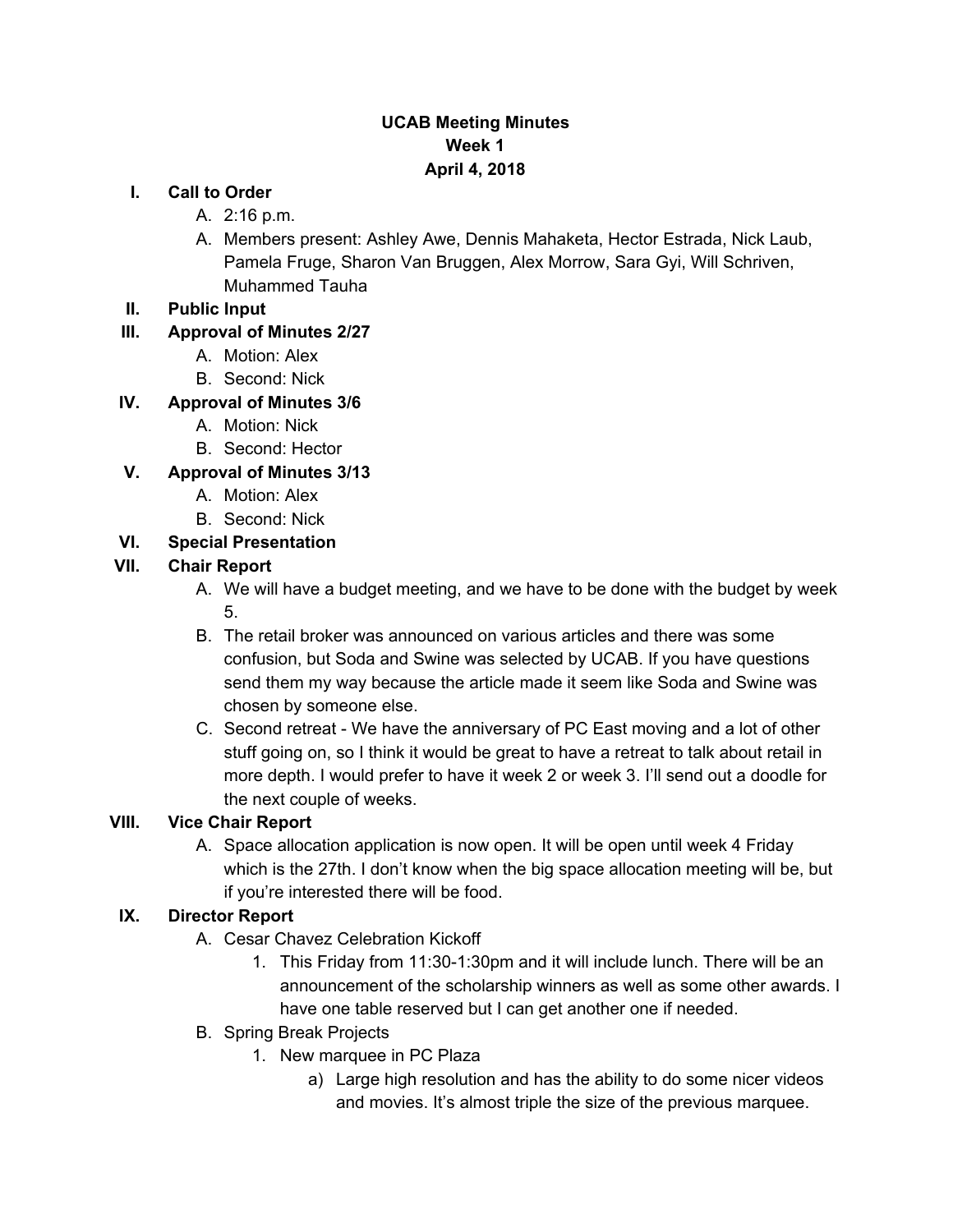- C. We did touchup and carpet cleanings.
- D. Rubio's front of house
	- 1. It was remodeled with new tiles, lights, salsa bar, drink station, menu boards, and signage.
- E. Blue Pepper
	- 1. Redo the seating in the dining area and adjacent lounge. There is a design proposal for the new seating space. It's primarily dining and study space. The seating is bright and modern with booths and lounge furniture.
	- 2. Speakers List Opened
		- a) Nick Is Blue Pepper doing better than HiThai was? (1) Yes. I'll have more information for you with a detailed report.
		- b) Alex When will the seating be done?
			- (1) I don't have a timeline yet. I want to hear feedback on the new seating design as well as fabric selection and a furniture order. It won't be done by spring quarter.
	- 3. Speakers List Closed
- F. Space 1420/30
	- 1. This is the second round for the design of the current round table space. There are washstations and a genderless bathroom. This would be the first genderless multi-stall bathroom on campus. There is a variety of seating. There are accordian style doors that open up the inside to the outside to transition the space. The bar is now connected and is more hidden from the walk area. There is a stage. There is more room for the kitchen as well. I think that some areas need more shading. There are also two firepits. I would also propose that we keep the front entrance as well. You might want to think about having more common area space.
	- 2. Speakers List Opened
		- a) Nick I like the gender inclusive restrooms.
		- b) Nick Are these the restaurant's ideas?
			- (1) This is our architect. Some of the inside might change, but for the most part we decide what we want it to look like.
		- c) Sharon From a technical standpoint, the restaurant only owns the back kitchen space. I think that we should consider adding more communal space otherwise we're giving them a lot of space that they aren't paying for.
		- d) Ashley Is there a fence along there?
			- (1) Yes.
		- e) Alex I think there should be some sun covering like an automatic awning.
		- f) Pamela I like this idea of a bigger community area, and it seems that we're inviting the community to use the space rather than providing all of that outdoor space exclusively to the restaurant.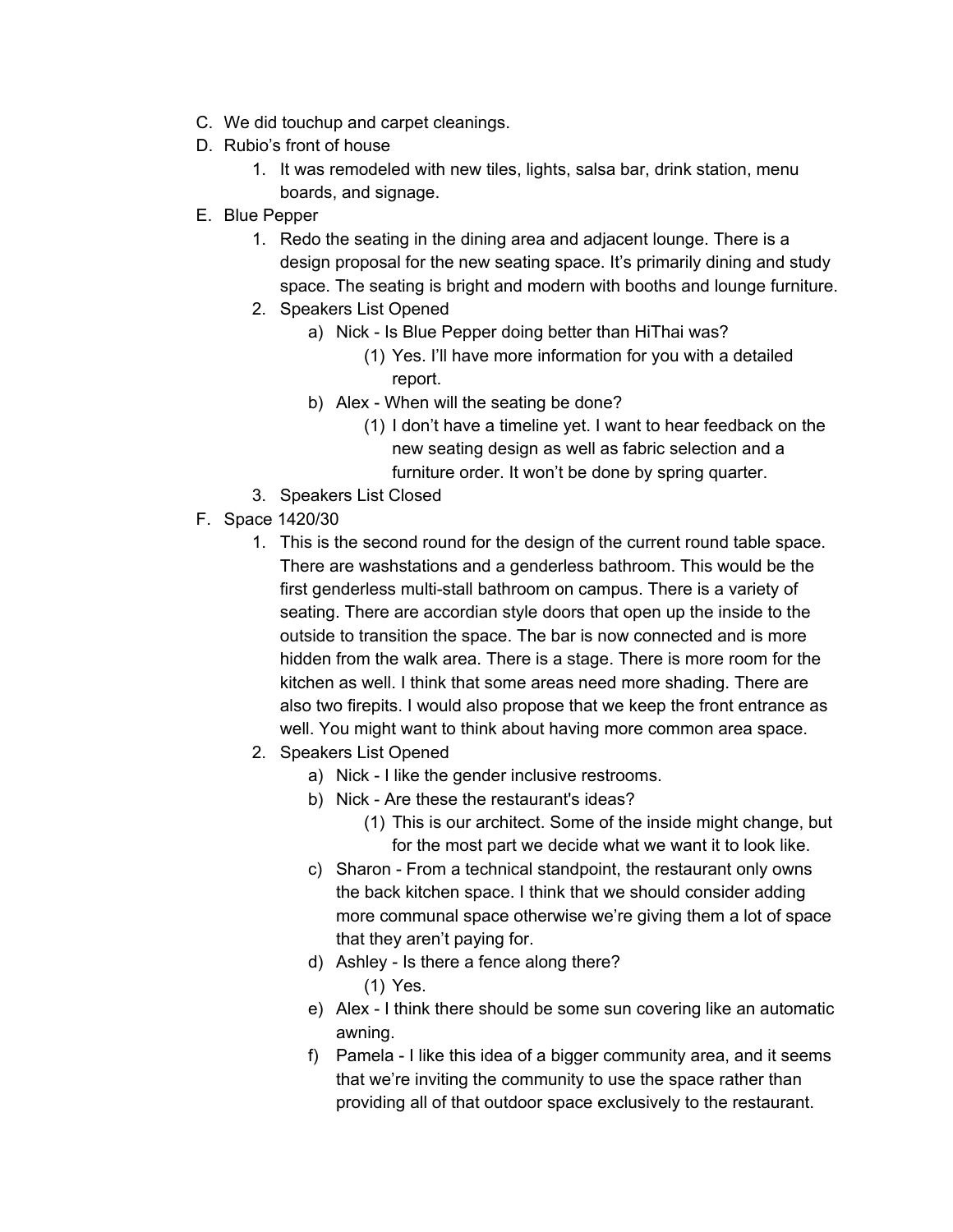- g) Nick Where you see the start of the fence then maybe have a door to take food to go into that other area. I don't know if you can do that because of the liquor license. Also, for the regular outdoor space, I saw a restaurant that had huge umbrellas like the size of this room that can withstand weather and are easy to use.
- h) Alex If you cut off that triangular space and made the fense straight I think it would be better.
- i) Nick What are the green tables?
	- (1) It's an entertainment/gaming area. It's a raised stage.
- j) Sharon We have a landscape architect for this project because we're trying to focus on the outdoor area. There are some areas that are bioswales that we have for rainfall and for native planting that are drought resistant.
- 3. Speakers List Closed
- G. Retail Discussion
	- 1. I do think that a retreat is necessary so that we can discuss this in depth. Our management team looked at the three year view, and you'll see at the top is Y Mas which is our pilot space. We're in the process of getting them up and running and have the ability to run this space till the end of next year. If we decide not to continue with the popup model then we would have the new tenant build out the space. We're working on the 1420 space now and our next need is the food court/plaza area and after that is the shogun area. I think we need to talk about all of these things together.
- H. Move into closed session Muhammed
- I. Move into open session Muhammed

# **X. New Business**

- A. Parsa It's an event that celebrates the Iranian new year. There will be a DJ and a dance floor. There will be tea, fruits, and Iranian sweets. The event is April 8 from 7-11 pm. It's free and open to the public.
	- 1. I recommend that they are funded for \$500 with the stipulation that the business office can process it in time.
	- 2. Move to fund Parsa with the stipulation that the business office can process it in time - Alex
	- 3. Second Muhamed
- B. College drop The event is April 7 from 7pm-12am. This event is created to showcase many dance teams.
	- 1. I recommend that they are funded for \$375 with the stipulation that the business office can process it in time.
	- 2. Move to fund Ascension with the stipulation that the business office can process it in time - Alex
	- 3. Second Hector
- C. Gender neutral bathroom in 1420/30